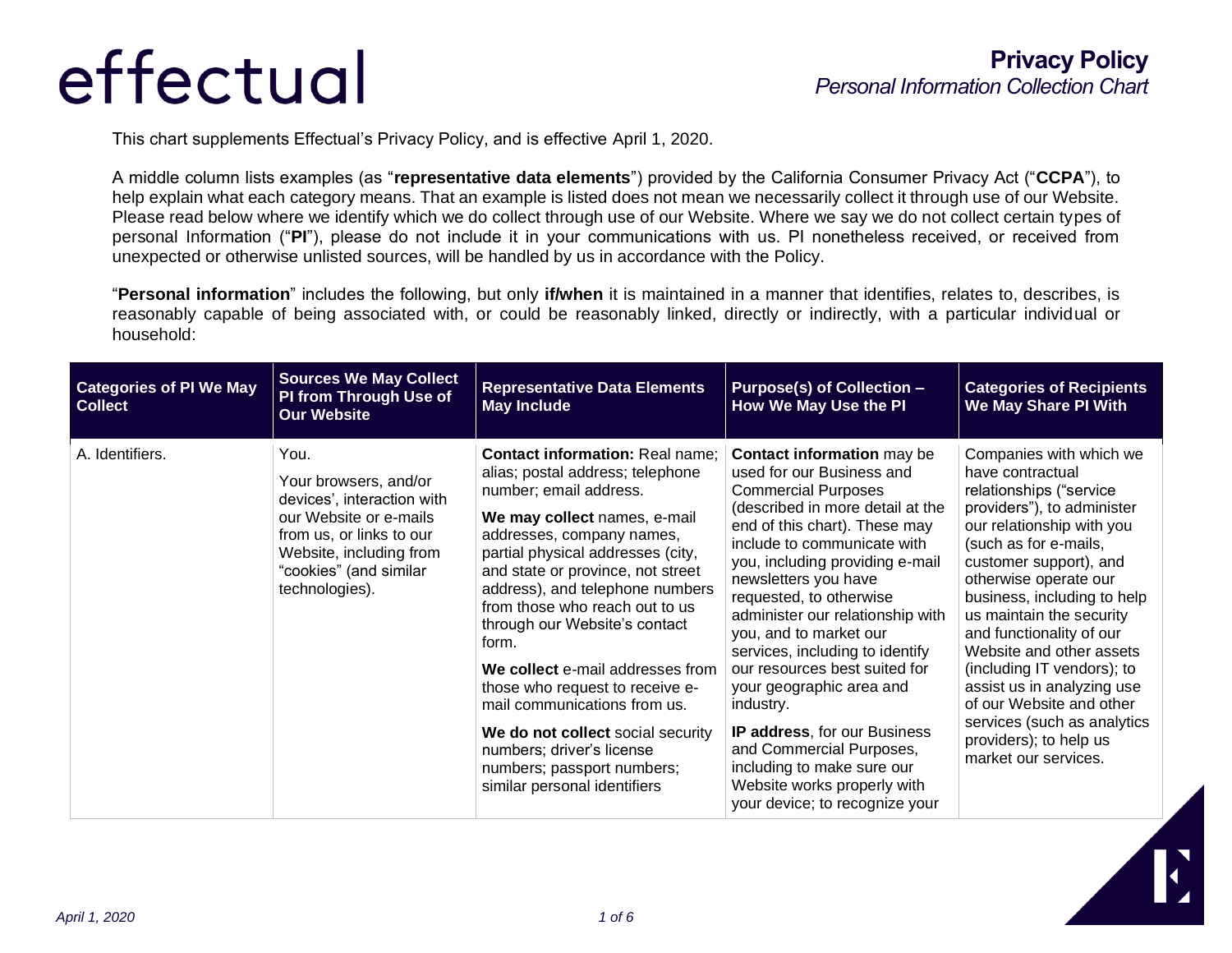| <b>Categories of PI We May</b><br><b>Collect</b>                                                                                                                                 | <b>Sources We May Collect</b><br>PI from Through Use of<br><b>Our Website</b> | <b>Representative Data Elements</b><br><b>May Include</b>                                                                                                                                                                                                                                                                                                                                                                                                                                                                                    | <b>Purpose(s) of Collection -</b><br><b>How We May Use the PI</b>                                                                                                                                                                                                                                                                                                                                                                                                                                                                                    | <b>Categories of Recipients</b><br>We May Share PI With                                                                        |
|----------------------------------------------------------------------------------------------------------------------------------------------------------------------------------|-------------------------------------------------------------------------------|----------------------------------------------------------------------------------------------------------------------------------------------------------------------------------------------------------------------------------------------------------------------------------------------------------------------------------------------------------------------------------------------------------------------------------------------------------------------------------------------------------------------------------------------|------------------------------------------------------------------------------------------------------------------------------------------------------------------------------------------------------------------------------------------------------------------------------------------------------------------------------------------------------------------------------------------------------------------------------------------------------------------------------------------------------------------------------------------------------|--------------------------------------------------------------------------------------------------------------------------------|
|                                                                                                                                                                                  |                                                                               | including state identification<br>numbers.<br>We collect Internet Protocol<br>("IP") addresses. IP addresses<br>are only PI if/when maintained in<br>a manner that identifies, relates<br>to, describes, is reasonably<br>capable of being associated with,<br>or could be reasonably linked,<br>directly or indirectly, with a<br>particular individual or household.<br>IP addresses merely collected<br>from visits to our Website, where<br>not linked or reasonably linkable<br>to particular individuals or<br>households, are not Pl. | device and your preferences<br>when you return to our Website;<br>to protect the integrity of our<br>Website such as by identifying<br>and preventing fraud and<br>unauthorized users; where<br>maintained in a manner by<br>which we may be able to<br>reasonably identify you (such<br>as if you have requested e-<br>mails from us or otherwise<br>contact us through the<br>Website), to market our<br>services; to assist you in<br>sharing content from our<br>Website or accessing links from<br>our Website; for our analytical<br>purposes. | Other entities, such as<br>social media sites, to assist<br>you in sharing content, or<br>linking to them from our<br>Website. |
| B. Cal. Civil Code Sec.<br>17980.80(e) categories.<br>(Those that are redundant<br>of another CCPA category<br>are addressed in the more<br>specific sections of this<br>chart). | None.                                                                         | We do not collect your signature;<br>physical characteristics or<br>description; insurance policy<br>number; bank account number;<br>credit card number; debit card<br>number; or any other financial<br>information, medical information,<br>or health insurance information.                                                                                                                                                                                                                                                               | N/A                                                                                                                                                                                                                                                                                                                                                                                                                                                                                                                                                  | N/A                                                                                                                            |
| C. Certain statutory<br>classifications.                                                                                                                                         | You.                                                                          | Such as age, gender, race,<br>religion, disability.                                                                                                                                                                                                                                                                                                                                                                                                                                                                                          | For our Business Purposes, if<br>relevant to administering our<br>relationship with you or your<br>household (such as using your<br>preferred gender identifier in                                                                                                                                                                                                                                                                                                                                                                                   | Our service providers.                                                                                                         |

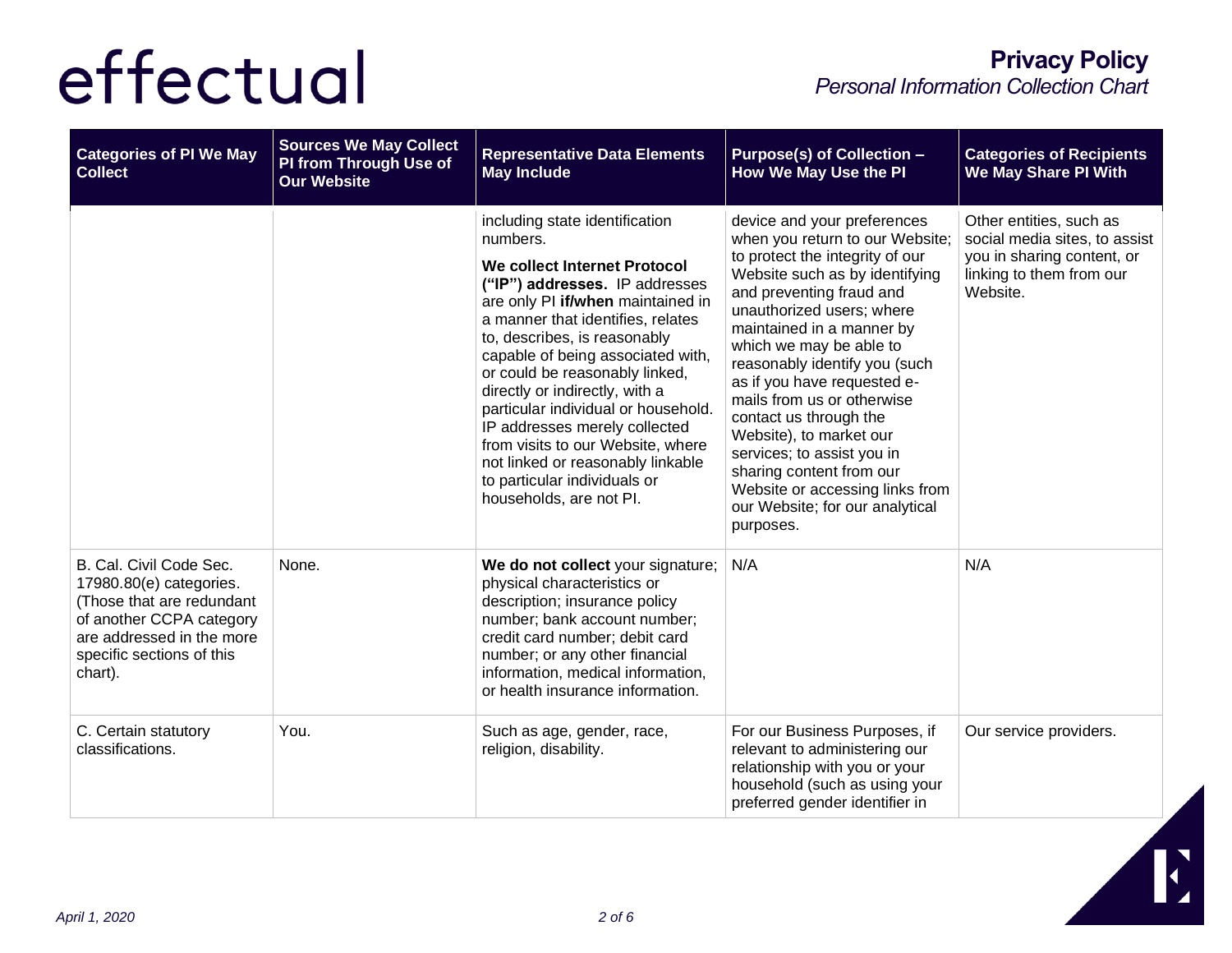| <b>Categories of PI We May</b><br><b>Collect</b>                                                                                                                                                            | <b>Sources We May Collect</b><br>PI from Through Use of<br><b>Our Website</b>                                                                                                | <b>Representative Data Elements</b><br><b>May Include</b>                                                                                                                                                                                                                                                  | <b>Purpose(s) of Collection -</b><br>How We May Use the PI                                                                                                                                                                                                 | <b>Categories of Recipients</b><br>We May Share PI With |
|-------------------------------------------------------------------------------------------------------------------------------------------------------------------------------------------------------------|------------------------------------------------------------------------------------------------------------------------------------------------------------------------------|------------------------------------------------------------------------------------------------------------------------------------------------------------------------------------------------------------------------------------------------------------------------------------------------------------|------------------------------------------------------------------------------------------------------------------------------------------------------------------------------------------------------------------------------------------------------------|---------------------------------------------------------|
|                                                                                                                                                                                                             |                                                                                                                                                                              | We may collect information that<br>may disclose gender, disability,<br>age.                                                                                                                                                                                                                                | communications; addressing<br>disability accommodations you<br>may request; complying with<br>legal obligations related to<br>children).                                                                                                                   |                                                         |
| D. Commercial information.                                                                                                                                                                                  | You.                                                                                                                                                                         | Such as records of personal<br>property, products or services<br>purchased, obtained, or<br>considered, or other purchasing or<br>consuming habits or tendencies.<br>We collect, as to searches on our<br>Website, and transactions with us.                                                               | For Business Purposes, where<br>relevant to administering our<br>relationship with and to provide<br>our services to you; for<br>Commercial Purposes, to<br>market our services.                                                                           | Our service providers.                                  |
| E. Biometric information<br>(physiological, biological,<br>or behavioral<br>characteristics that can be<br>used to establish individual<br>identity, either alone or in<br>combination with other<br>data). | None.                                                                                                                                                                        | We do not collect biometric<br>information, such as fingerprints,<br>retina images, voice recordings,<br>from which an identifier template<br>can be extracted; keystroke<br>patterns or rhythms, gait patterns<br>or rhythms; sleep, health, or<br>exercise data that contain<br>identifying information. | N/A                                                                                                                                                                                                                                                        | N/A                                                     |
| F. Internet or other<br>electronic network<br>information.                                                                                                                                                  | Your browsers, and/or<br>devices' interaction with<br>our Website or e-mails<br>from us, or links to our<br>Website, including from<br>cookies and similar<br>technologies). | We collect, such as browsing<br>history, search history, information<br>regarding your interaction with an<br>internet website, application, or<br>advertisement.<br>We collect device information<br>such as operating system and                                                                         | For our Business and<br><b>Commercial Purposes,</b><br>including to present our online<br>services to you and make sure<br>our Website works properly with<br>your device; to assist you in<br>sharing content from our<br>Website or accessing links from | Our service providers.                                  |

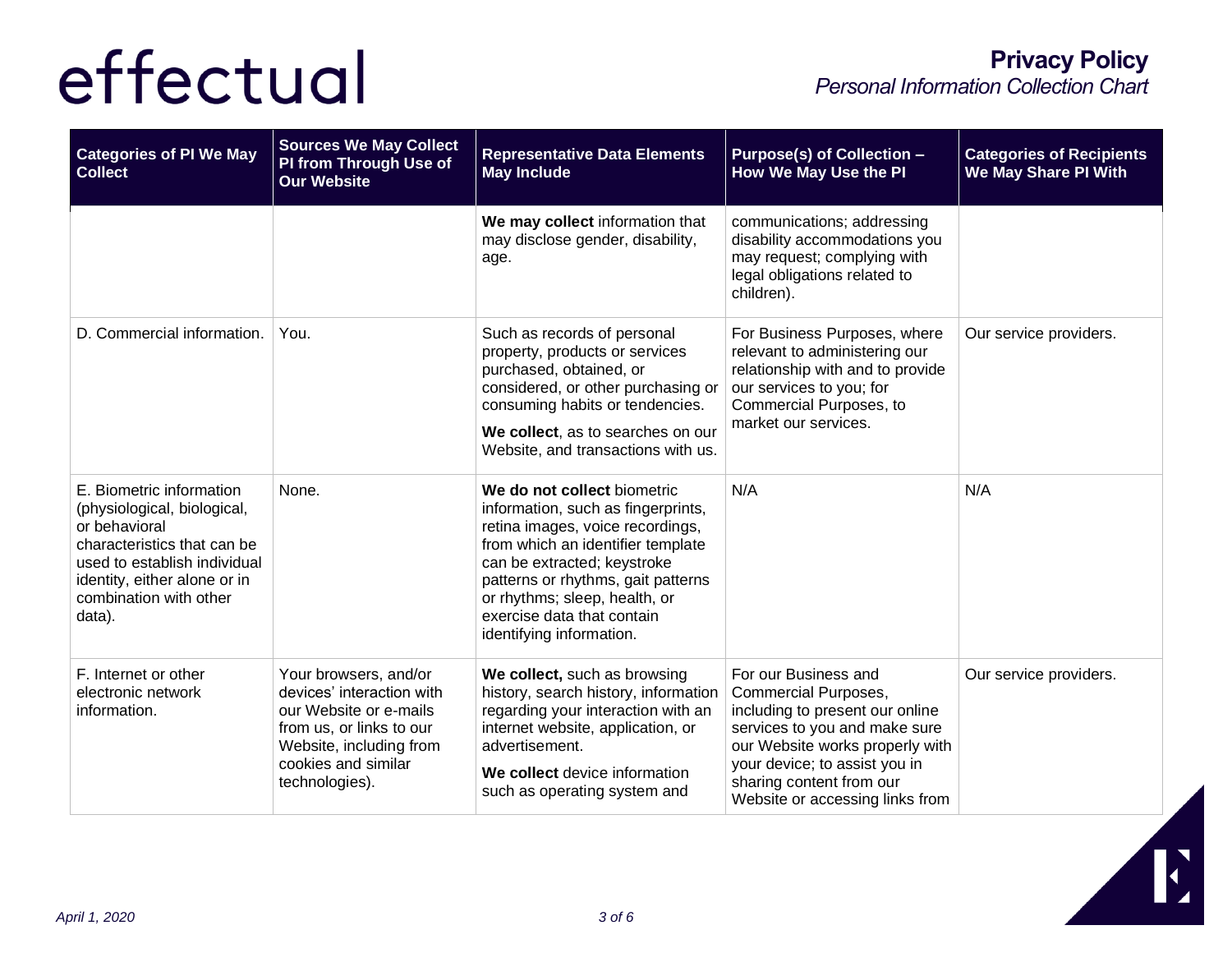| <b>Categories of PI We May</b><br><b>Collect</b>         | <b>Sources We May Collect</b><br>PI from Through Use of<br><b>Our Website</b> | <b>Representative Data Elements</b><br><b>May Include</b>                                                                                                                  | <b>Purpose(s) of Collection -</b><br><b>How We May Use the PI</b>                                                                                                                                                                                                                                                                                                       | <b>Categories of Recipients</b><br><b>We May Share PI With</b> |
|----------------------------------------------------------|-------------------------------------------------------------------------------|----------------------------------------------------------------------------------------------------------------------------------------------------------------------------|-------------------------------------------------------------------------------------------------------------------------------------------------------------------------------------------------------------------------------------------------------------------------------------------------------------------------------------------------------------------------|----------------------------------------------------------------|
|                                                          |                                                                               | browser used, type of device<br>(such as laptop, tablet,<br>smartphone), internet service<br>provider, device cookie settings,<br>IP addresses.                            | our Website; to protect the<br>integrity of our Website such as<br>by identifying and preventing<br>fraud and unauthorized users;<br>to monitor and improve our<br>Website; to market our<br>services; and for our analytical<br>purposes.                                                                                                                              |                                                                |
| G. Geolocation data.                                     | Your browsers' and/or<br>devices' IP addresses.                               | We collect some information<br>about physical location from your<br>device's IP address (for example,<br>country, region, area code).                                      | For our Business and<br>Commercial Purposes,<br>including to protect the integrity<br>of our Website such as by<br>identifying and preventing fraud<br>and unauthorized users; to<br>monitor and improve our<br>Website; to market our<br>services, including to identify<br>our resources best suited for<br>your geographic area; and for<br>our analytical purposes. | Our service providers.                                         |
| H. Audio, electronic, visual,<br>or similar information. | None.                                                                         | We do not collect.                                                                                                                                                         | N/A                                                                                                                                                                                                                                                                                                                                                                     | N/A                                                            |
| I. Professional or<br>employment-related<br>information. | You.                                                                          | We request, and may collect the<br>name of the company you work<br>for when you reach out to us<br>through our Website contact form.<br>We may collect job titles of those | For our Business and<br>Commercial Purposes,<br>including to market our<br>services, including to identify<br>our resources best suited for                                                                                                                                                                                                                             | Our service providers.                                         |

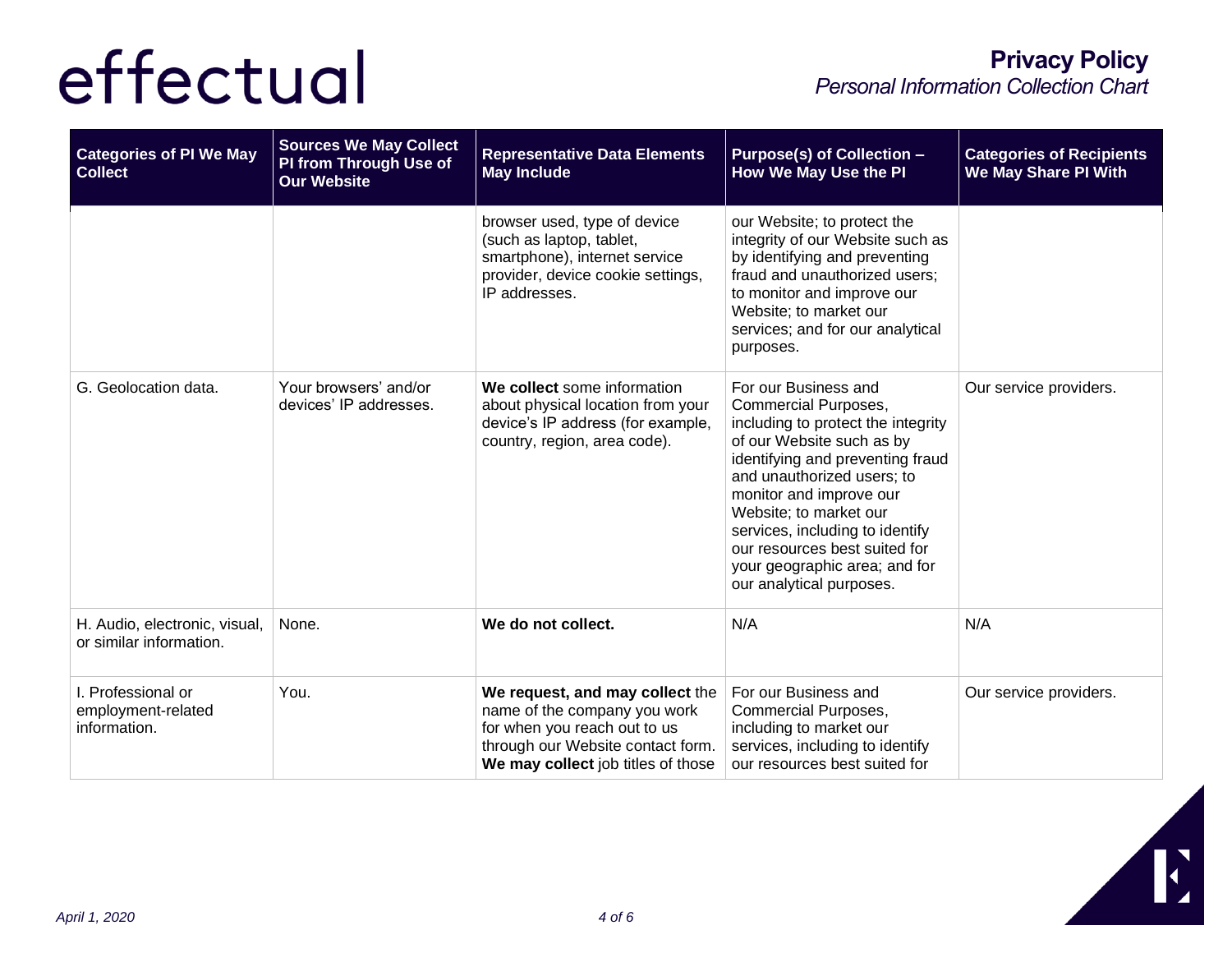| <b>Categories of PI We May</b><br><b>Collect</b>                                                      | <b>Sources We May Collect</b><br>PI from Through Use of<br><b>Our Website</b>                                                                                                        | <b>Representative Data Elements</b><br><b>May Include</b>                                                                                           | <b>Purpose(s) of Collection -</b><br>How We May Use the PI                                                                                                      | <b>Categories of Recipients</b><br>We May Share PI With |
|-------------------------------------------------------------------------------------------------------|--------------------------------------------------------------------------------------------------------------------------------------------------------------------------------------|-----------------------------------------------------------------------------------------------------------------------------------------------------|-----------------------------------------------------------------------------------------------------------------------------------------------------------------|---------------------------------------------------------|
|                                                                                                       |                                                                                                                                                                                      | who are or may be interested in<br>our services.                                                                                                    | your industry, and for our<br>analytical purposes.                                                                                                              |                                                         |
| J. Certain Education<br>information (non-publicly<br>available, protected by<br>federal law (FERPA)). | None.                                                                                                                                                                                | We do not collect.                                                                                                                                  | N/A                                                                                                                                                             | N/A                                                     |
| K. Inferences.                                                                                        | You.<br>Your browsers, and/or<br>devices' interaction with<br>our Website or e-mails<br>from us, or links to our<br>Website, including from<br>cookies and similar<br>technologies). | We collect references,<br>characteristics, psychological<br>trends, predispositions, behavior,<br>attitudes, intelligence, abilities,<br>aptitudes. | For our Business and<br>Commercial Purposes,<br>including to personalize your<br>Website experience; to market<br>our services; for our analytical<br>purposes. | Our service providers.                                  |

We provide here for convenience CCPA definitions of "business" and "commercial" purposes:

**"Business purpose"** means use of personal information to achieve our, or our service providers', operational purposes, or other notified purposes, provided the use is reasonably necessary and proportionate to achieve the operational purpose for which the PI was collected or processed, or for another operational purpose that is compatible with the context in which the PI was collected: (1) Auditing related to a current interaction with you and concurrent transactions, and auditing compliance with this and other standards; (2) detecting security incidents; protecting against malicious, deceptive, fraudulent, or illegal activity; and prosecuting those responsible; (3) debugging to identify and repair errors that impair intended functionality; (4) short-term, transient use (where not disclosed to a third party and used to build a consumer profile or otherwise alter your experience outside the current interaction); (5) performing services on behalf of us or our service provider, including maintaining or servicing accounts; providing customer service; processing or fulfilling orders and transactions; verifying customer information; processing payments; providing financing; providing advertising or marketing for our services; providing us analytics about our services; or providing similar services on our or our service providers' behalf; (6) internal research for technological development and demonstration; (7) activities to verify or maintain the quality or safety of a service